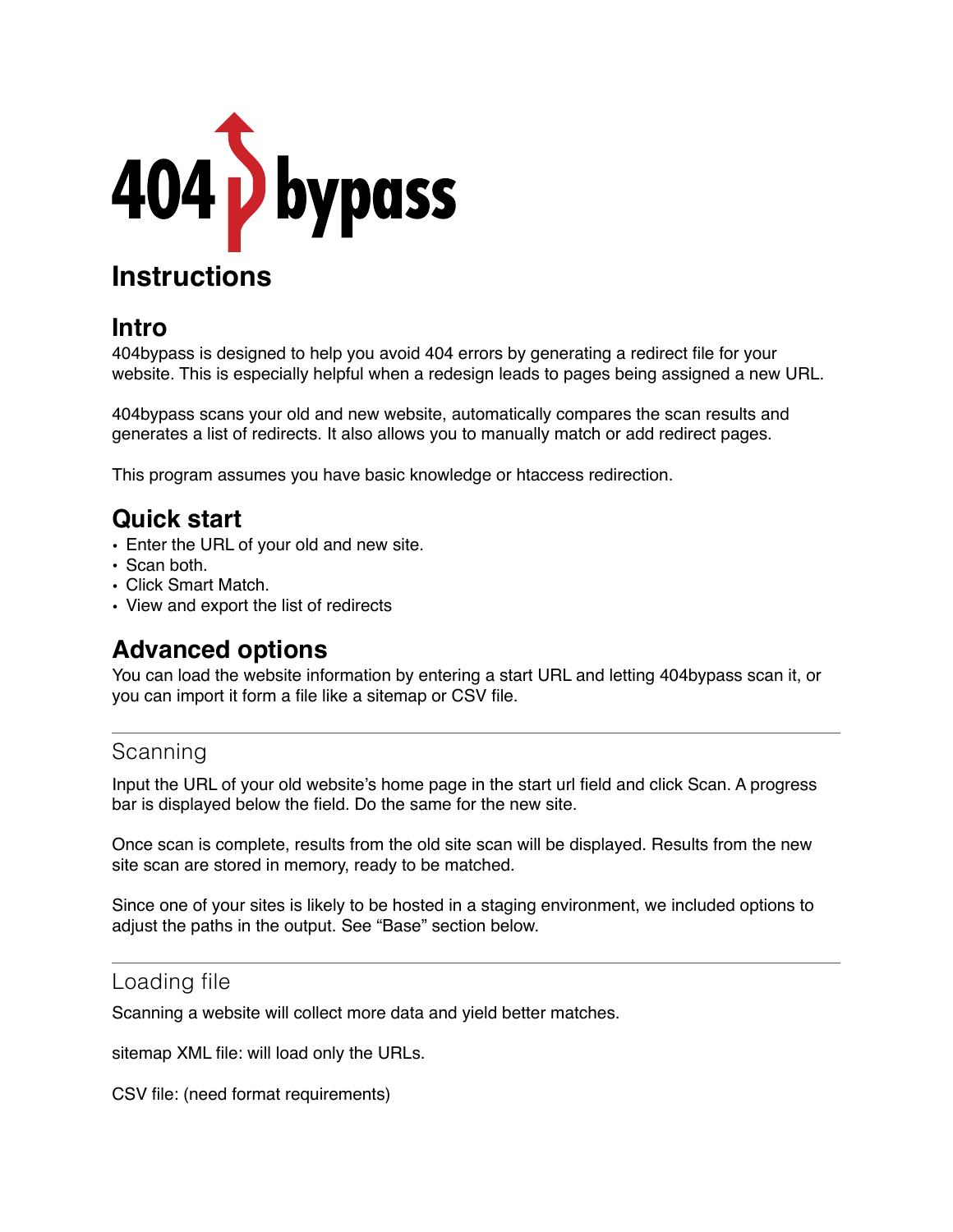## Matching

Click the Smart Match button for automatic matching.

Matching results will we displayed in the right column. The arrow color indicates the accuracy of the match, with darker colors indicating a more accurate match. Click the arrow (optional) to confirm a match. (feature under construction)

Click the X to remove incorrect matches.

Click the search icon to match a page manually. Then select the page from the pop-up window. You can also use the search field to narrow the results.

If the page you need to redirect to is not displayed in the results, use the Custom URL option. If the page is in a different website, check the External link box (this will prevent adding your website's base in the output).

## View and Export

All items with a checkmark are included in the output.

Click View/Export button to see the output. You can select the template that suits your need (see Preferences below) and save the file.

If the urls displayed are not what you expect, you may need to adjust the base (see below)

#### Base

Since the website you scanned or uploaded may not be in the exact location as the real website, we included options to adjust the paths in the output.

For standard redirect, the request url ("old page") is relative to the website root and the destination url ("new page") is absolute.

- If the start url for the old site scan is a directory instead of the website root, input the path to that directory in Prepend old site path.
- If the start url for the new site scan is different location than the actual site, input the location (domain and, if applicable, directory) in Replace new site base.

### **Deployment**

#### **.htaccess**

Copy the export to your server's root folder and rename it .htaccess. Open your browser and enter one of the old site URLs. Your site should redirect to the new page.

If your site already has a .htaccess file, open both files in a text editor and copy/paste the entries. You can also copy entries directly from the View window.

#### **Other tools**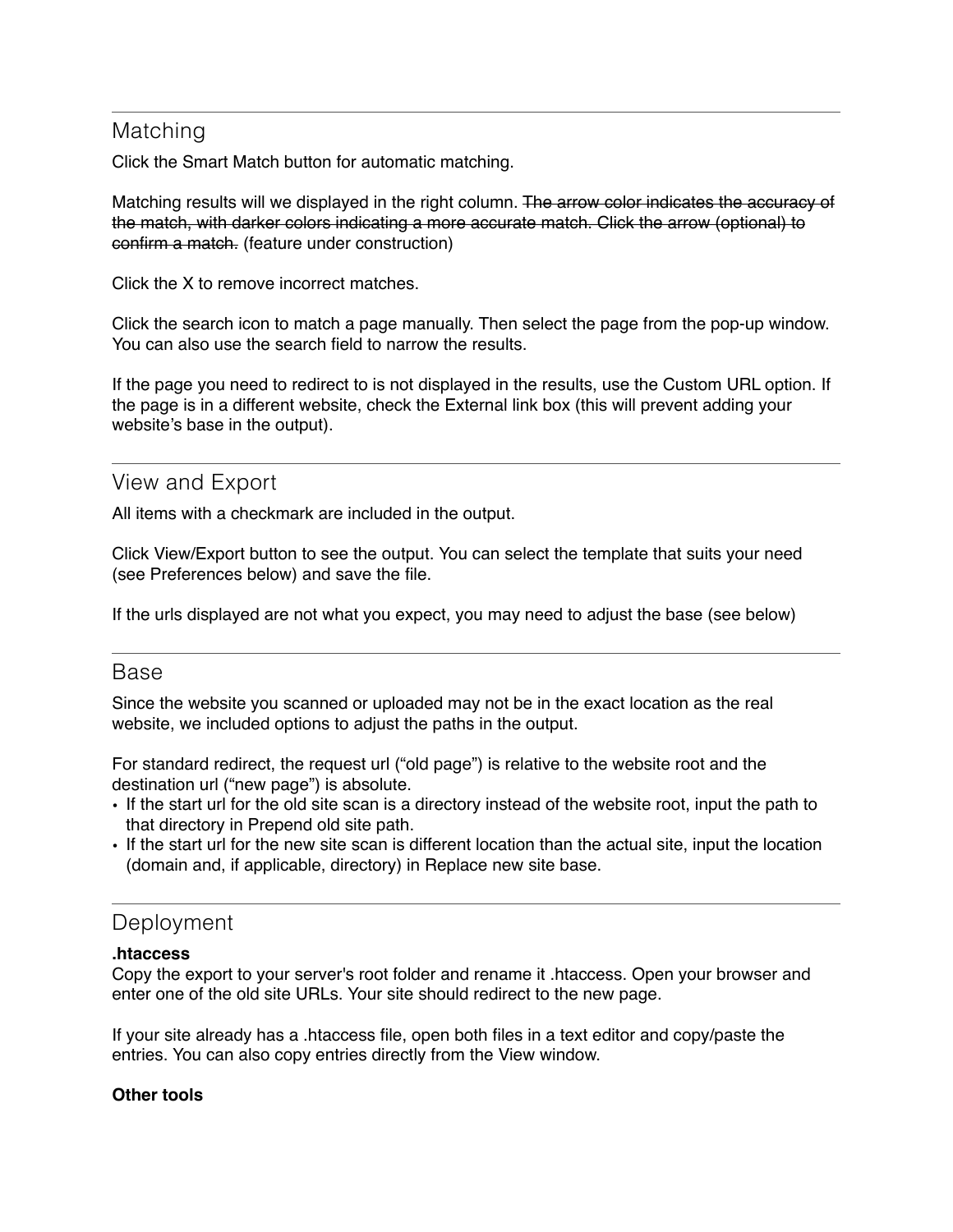If using another tool to manage redirection, please follow that tool's instruction. The templating system should give you enough options to export to a compatible format.

#### Toolbar

Right-click or Control-click the toolbar to open the toolbar options. You can then reorganize the items to your liking.

#### **Preferences**

#### **Matching:**

404bypass uses advanced processes to find likely match. Higher precision will result in fewer more accurate matches. Lower precision will result in more matches, but may include more errors. (under construction)

#### **Templates:**

While the basic htaccess template is the one you're most likely to need, we know that your needs may be different than ours. The templates allow you to leverage the power of 404bypass and output the matching results in a format that best suits your needs. See Templates section below for more details.

#### **General:**

By default, URLs that match perfectly don't need to be redirected and are excluded from the output. You can check (uncheck?) the box to include those matches in the output.

### Scan Settings

Scan settings can be adjusted separately for old and new site by clicking the cog icon.

- The number of threads is the number of concurrent requests that the engine makes on the server while crawling. More threads will result in a quicker scan but some servers can produce timeouts if bombarded too heavily. Some will detect a script or interpret the requests as an attack and deliberately stop responding to your IP. The default setting should work for most uses.
- Stop at and Crawl maximum: prevent excessive scanning
- Ignore trailing slash:
- Ignore querystrings: will ignore any URL parameters and treat a page such as *[example.com/](http://example.com/index.php) [index.php?](http://example.com/index.php)parameter=1* as *[example.com/index.php](http://example.com/index.php)*.

#### File Upload Settings

This feature is not documented yet.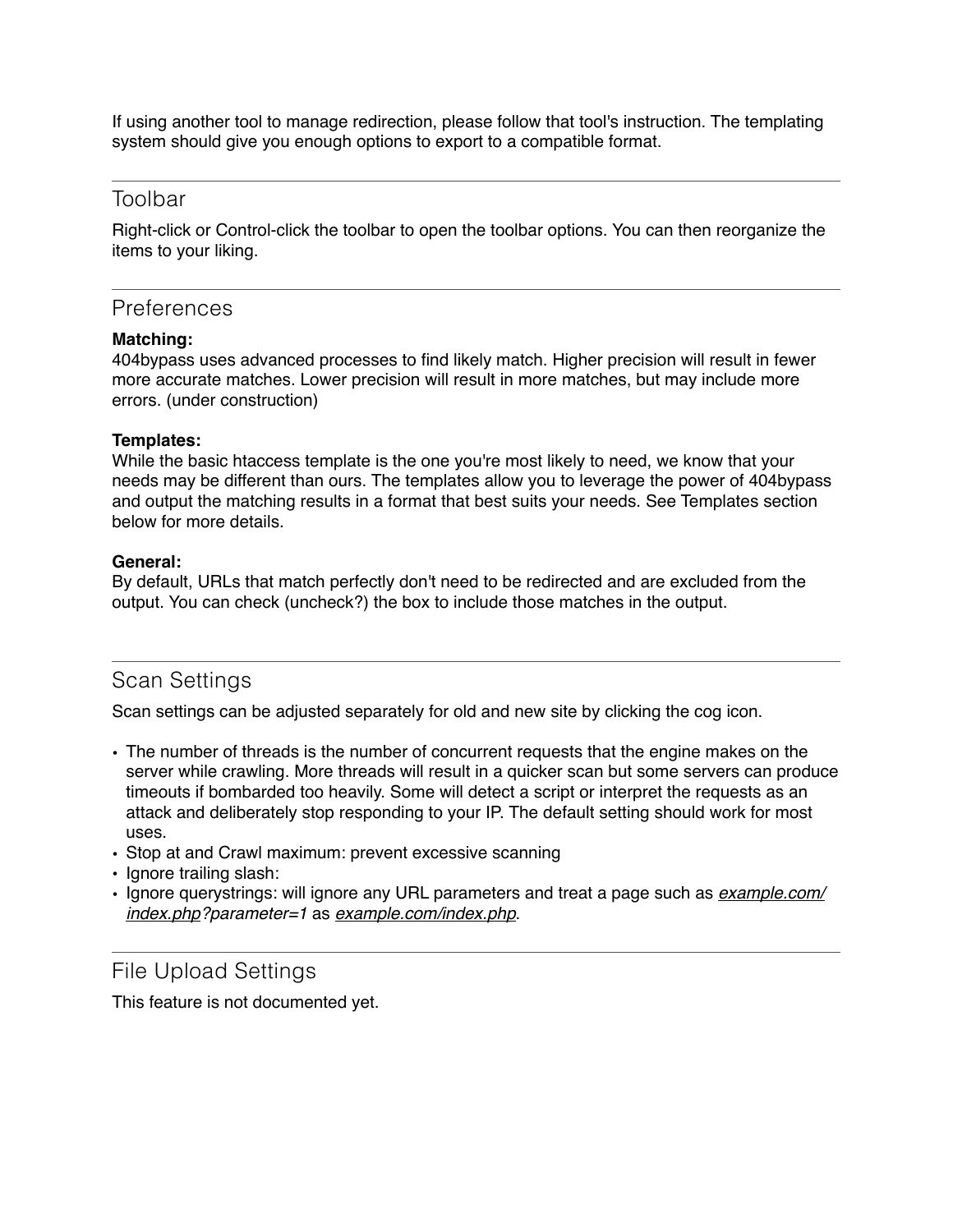## **Templates**

Two templates are included by default and should satisfy most needs. You can build a template using the placeholders below. The most commonly used placeholders can also be input using the buttons.

- {status} is the redirect status of the page (usually 301)
- {old\_page} is the url of the old page relative to the start url.
- {new\_page} is the url of the new page relative to the start url. In the case of an external link, it is the absolute URL.
- {old base} is the value of Prepend old site path (usually empty).
- {new\_base} is the value of the new site Start URL or Replace new site base. In the case of an external link, it is empty.
- {new title} and {old title} are the page titles. (not yet functional)
- $\cdot$   $\leftrightarrow$  is the line break, which can be set in the dropdown.

Literal vs. sanitized URLs: by default, 404bypass will check if a URL is missing a protocol and will prepend http://. If you want your input to be used literally, use the placeholders  $\{...\}$  (TBDunder construction)

Escaping special characters: If you need to escape certain characters in your output, wrap the placeholder in an escape tag. For example {esc\_js{new\_title}} (under construction). Available escapers will be:

- esc\_html: HTML
- esc\_xml: XML
- esc\_js: Javascript
- esc\_json: JSON

Encoding: Files exported from 404bypass use UTF-8 encoding (???)

```
Template examples:
PHP:
<?php
     var old page = "(oldpage)";
     var new page = "{root}{new page}";
     var status = "{status}";
?>
JSON:
{
     "old page" : "{old page}",
     "new page" : "{root}{new page}",
     "status" : "{status}"
},
XML:
<entry>
     <old_page>{old_page}</old_page>
     <new_page>{root}{new_page}</new_page>
     <status>{status}</status>
```